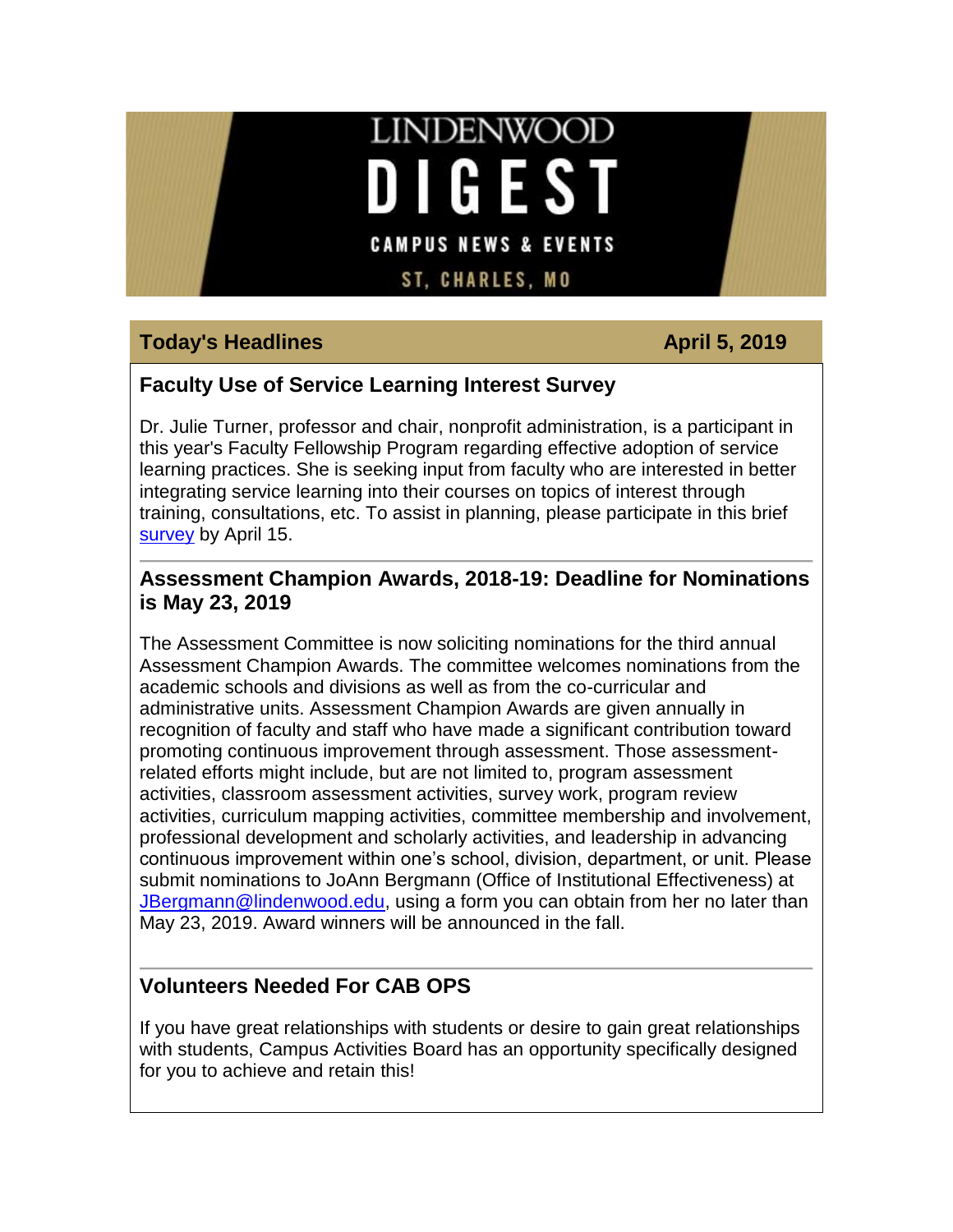We need volunteers for an event called CAB OPS. CAB OPS is a resident hall and faculty vs. student competition. What does this require of you? Faculty and staff will be guarding glow sticks from students with water. That's right, use water guns and water balloons to "get students out." Everything will be provided for you; all you will have to do is wear all black, show up, bring your competitive spirit, and have a great time!

Date: April 25 Time: 8-9:30 p.m. Where: Heritage Campus Contact: To volunteer, sign up on [Invovle](https://hes32-ctp.trendmicro.com/wis/clicktime/v1/query?url=https%3a%2f%2fcustapp.marketvolt.com%2flink%2fy3Me7zxsBe%3fCM%3d1312467241%26X%3d70525052&umid=481d7594-6898-4f4d-8251-80279179d622&auth=bc7ac43e330fa629f0cfb11786c85e83c10d06b8-5e77a8feaba5946e0430cac491ccefecd4f77659) U

#### **Excused Absences: School of Education Field Trip, April 8, 2019**

Please excuse the following students from classes on Thursday, April 9, from 8:00 a.m. until about 1:00 p.m. They will be attending field trip with the School of **Education** 

- Jonathan Aubuchon Erin Brooks Marina Esparza **Emily Holmes** Kaylie Kaufman Drew McClellan Bailey Myers **Taylor Eppes** Alexis Hafford Victoria Harms Jessica Heilig Alyssa Lucarelli Sarah Mikulus Cassa Morrison Morgan Weller
- Isabella Estes Alayna Frankenhauser Sydney Penrod Bailey Polkinghorne Allison Rigsby Chelsea Rodebaugh

#### **Excused Absences: School of Education Field Trip, April 9, 2019**

Please excuse the following students from classes on Thursday, April 9, from 8:00 a.m. until about 1:00 p.m. They will be attending field trip with the School of Education Molly Bechtel **Hope Benavidez** 

Abigail Fahland Brandy Gagliano Grace Goodwin **Rhiannon Hausel** Daniel Kahrhoff Hannah Kerr Jalana Maltimore **Micah Mason** Tommy Robert Molly Taff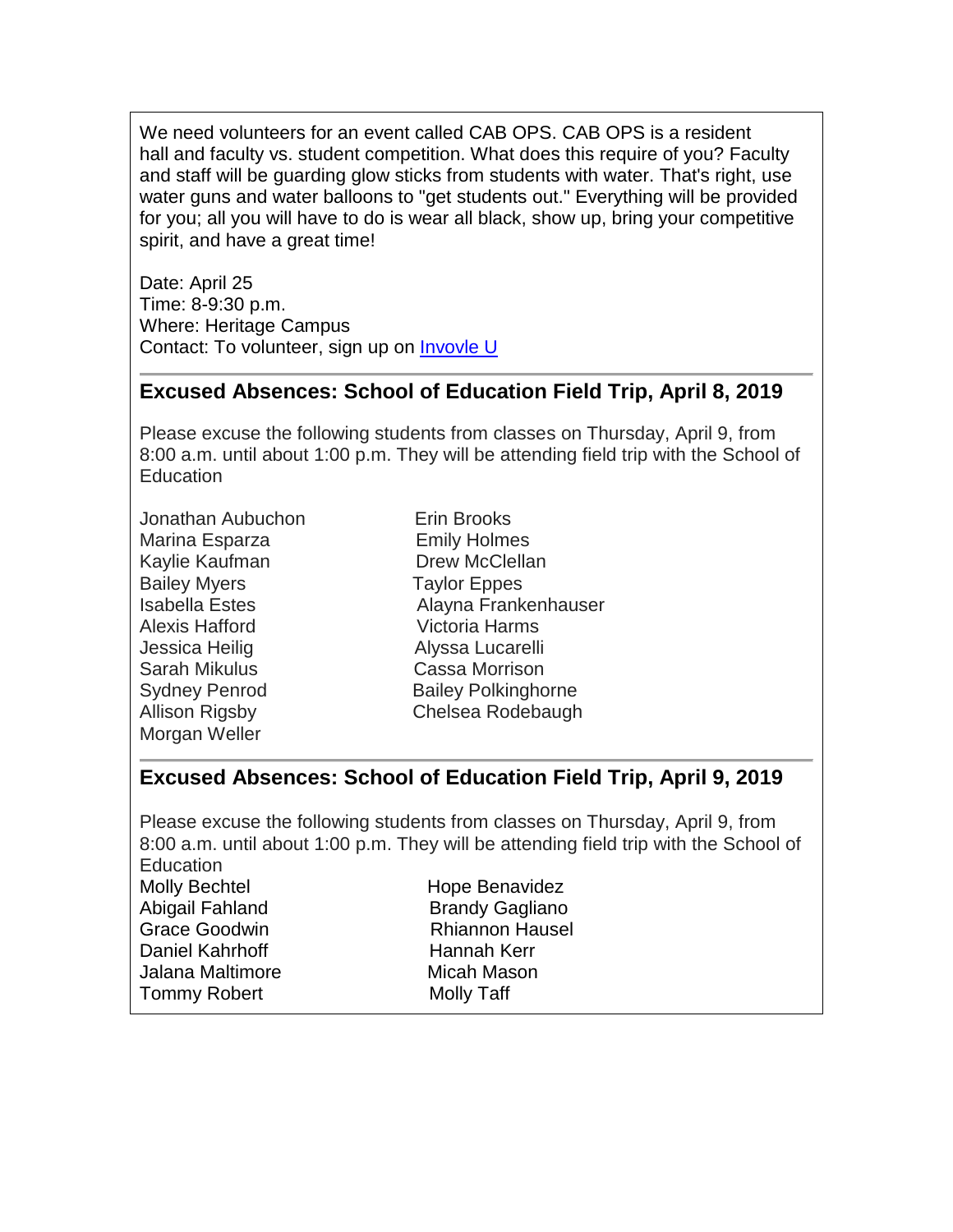#### **Chemistry Department Receives American Chemical Society Accreditation**

Starting with the 2019-20 catalog, students earning the B.S. in chemistry degree will carry the American Chemical Society accreditation on their degrees. Lindenwood University is now the only undergraduate university in the St. Louis area to hold ACS accreditation.

Attaining the ACS accreditation has been an extensive process, dating back to spring 2015, when the original pre-approval application was submitted. Since then, Dr. Darla Jia and Dr. Jennifer



Firestine have traveled to the ACS national meeting in Boston to meet with the Committee on Professional Training to defend the application and answer any questions they might have. Subsequently, a site visit took place and the resulting report was submitted to the committee, which voted unanimously to approve accreditation for Lindenwood University.

Firestine said the chemistry faculty, supported by the administration, are very proud to provide this level of quality to the students.

"This approval means that as students leave Lindenwood University, others will know the quality of the program," Firestine said.

#### **Learning Academy - Upcoming Workshops**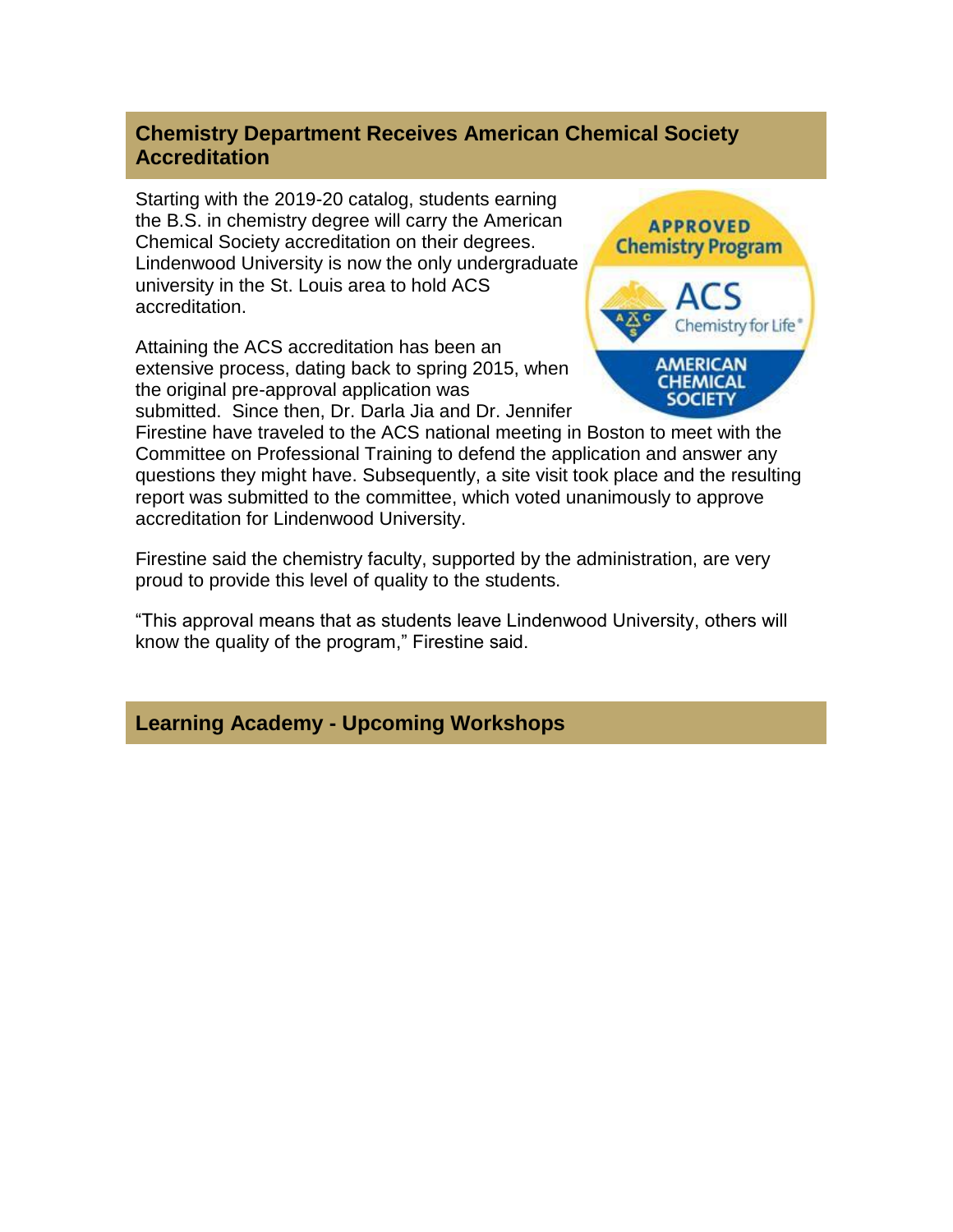# Learning Academy

# LINDENWOOD UNIVERSITY April 8 - April 18

- April 8 • Publishing Panel **Discussion Workshop**
- April 9 Sketch Noting Workshop
- April 10 Student Research Conference
- April 11 Information Technology Q2
- April 12 Promoting the PLC Workshop - Belleville

April 17 • Student Engagement PLC

April 18 • Student Engagement PLC

# **Learning Communities**

- Whistling Vivaldi Stephanie Afful
- Service Learning Julie Turner

Click here for more information & to RSVP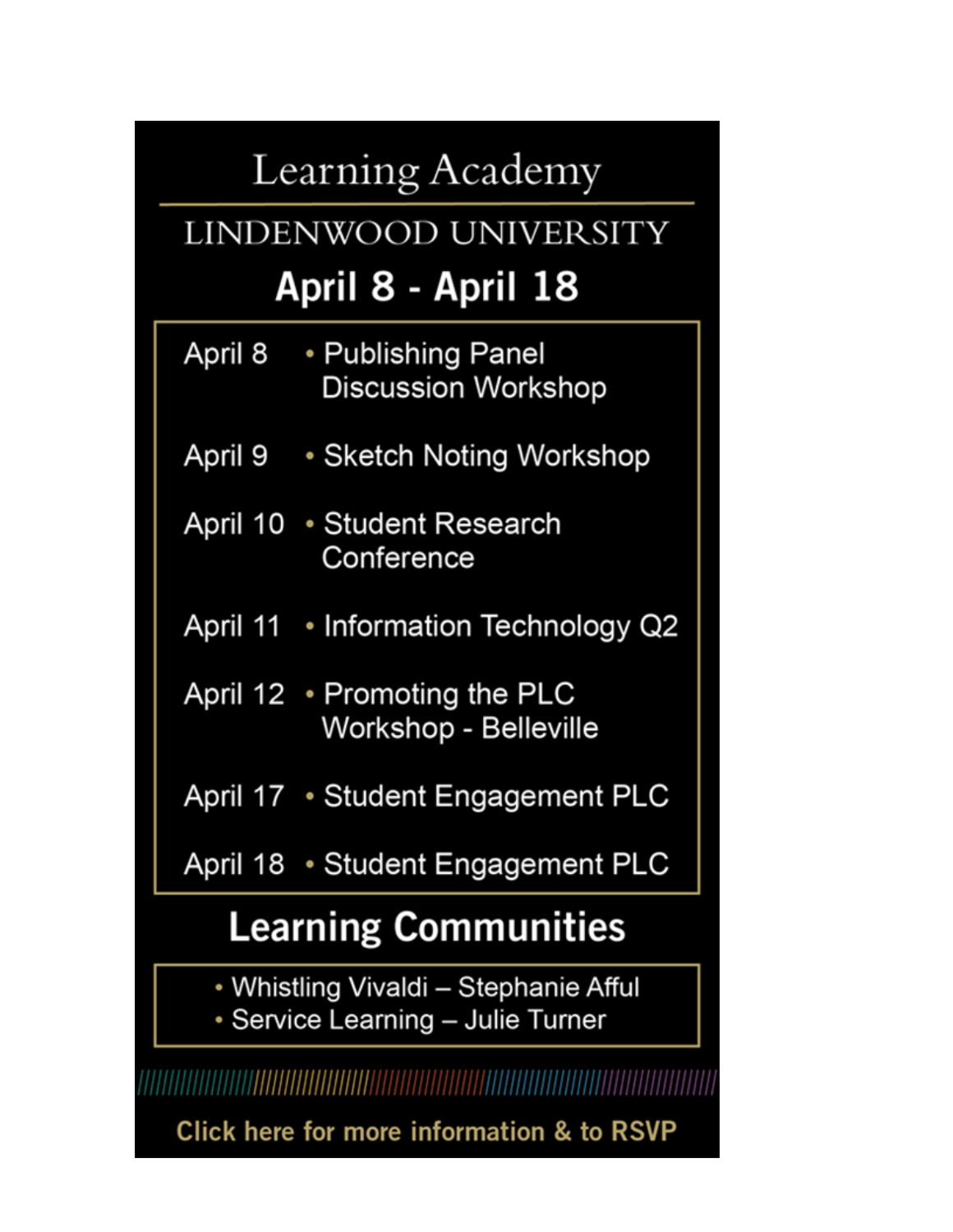

Do you want to know more about the LGBTQIA+ community? Join Student Involvement as they help you get Safe Zone trained. Training will be held in the Evans Commons Multipurpose Room on April 9 from 9 to 11 a.m. and on April 10 from 2 to 4 p.m. This is brought to you as part of Pride Week, hosted by Student Life and Diversity.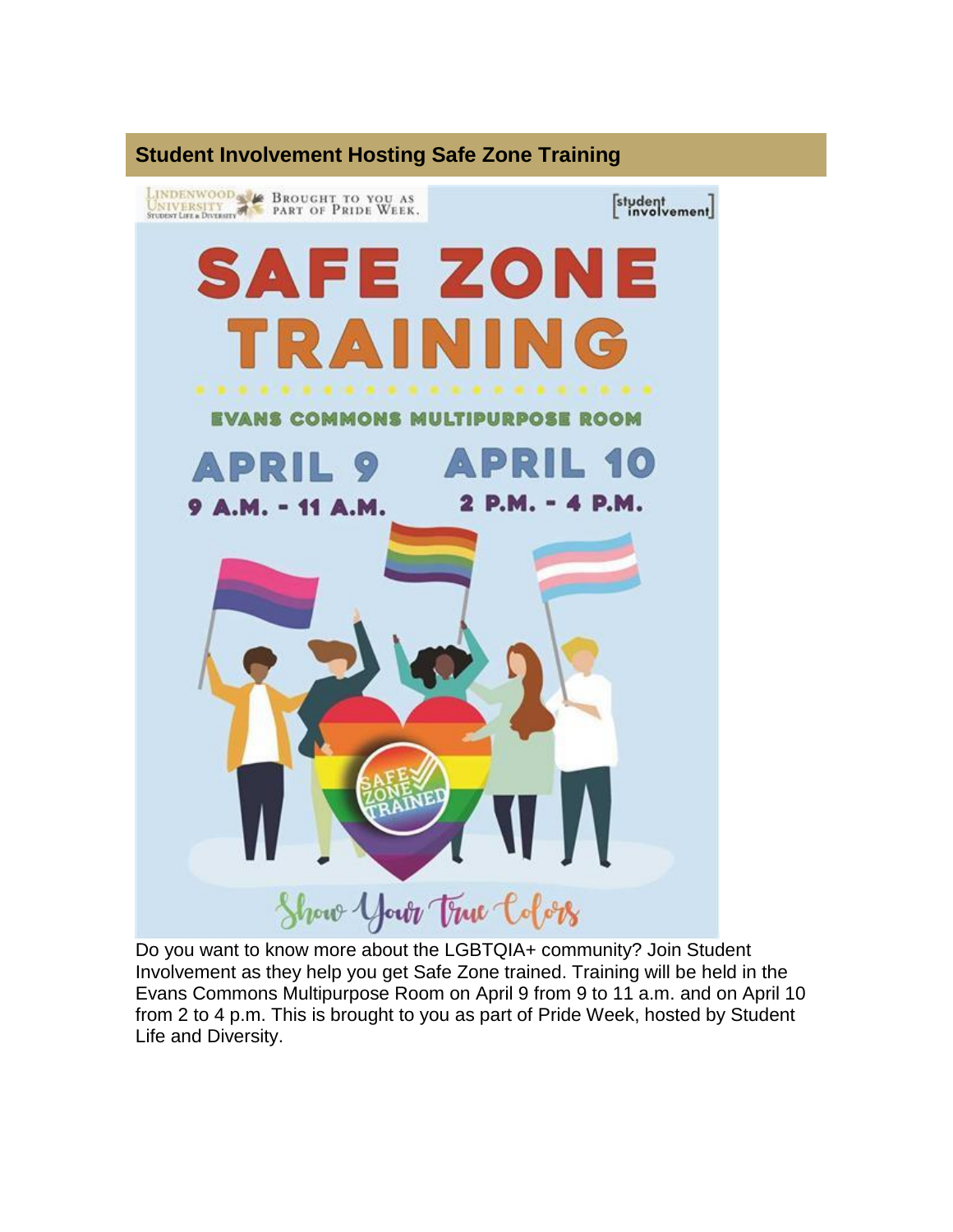#### **Faculty Reads - April 9**



**Join Dr. Jon McGinnis For a Debate - April 10**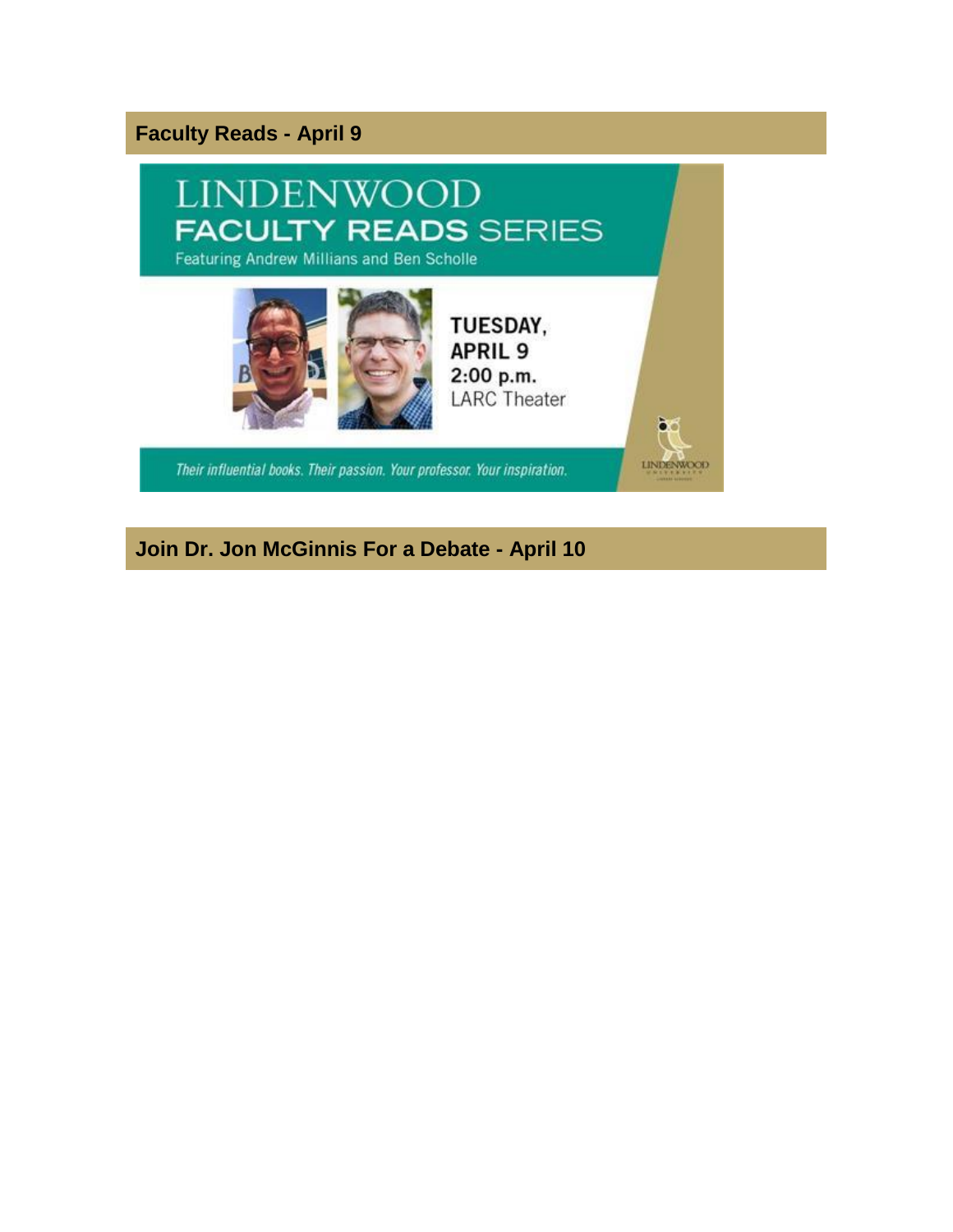### 

THE PHILOSOPHY & RELIGION PROGRAM PRESENTS Dr. Jon McGinnis

Professor of Philosophy, University of Missouri St. Louis

## **GOD'S LOVE AND HIDDENNESS IN MEDIEVAL ISLAM**

Recent recipient of the John Templeton Foundation Grant, Dr. McGinnis will explore how Medieval Muslim intellectuals would have responded to a current topic among philosophers of religion regarding God's hiddenness. This debate concerns how an all-good God can desire a personal relationship with each of us while yet remaining hidden from many of us. Does this modern debate make assumptions that Medieval Muslim intellectuals would have found questionable? Come find out!

#### Wednesday, April 10, 4:00 P.M. - 5:00 P.M. **Spellmann Campus Center 4080C** \*Free refreshments will be provided\*

For questions, please email Dr. Joseph Steineger, jsteineger@lindenwood.edu



LINDENV  $H$ **SCHOOL OF HUMANITIES** Dreparing for anny future."

**Get Money-Smart**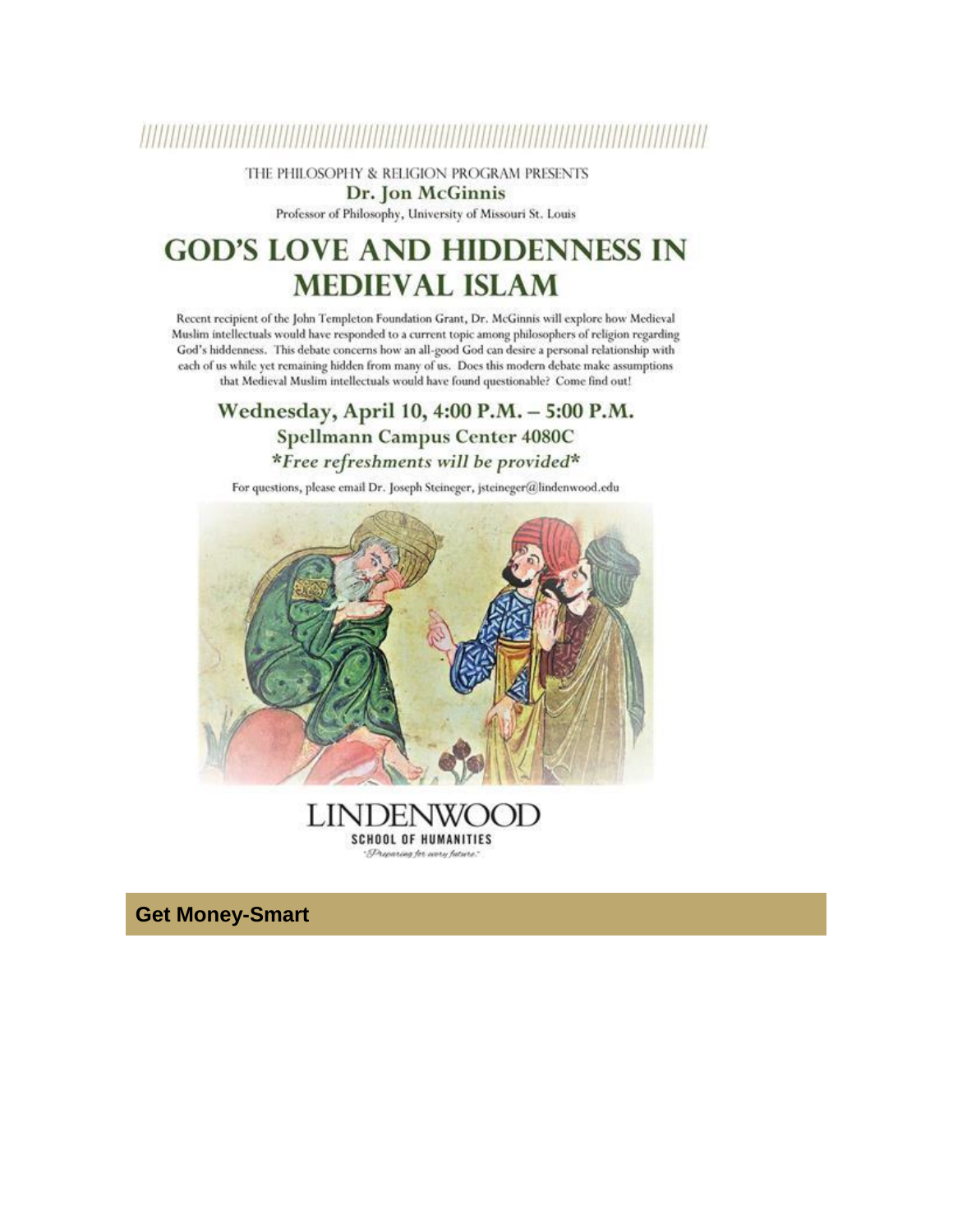

#### **April 3 | The Walking Debt** Learn how to handle student debt

and get control of your finances

### **April 10 | Risky Business**

Learn how to manage risk in your life and protect your finances

### **April 17 | Entrepreneurial DNA**

Learn how to become more entrepreneurial and grow your finances

### April 24 | Stay on Target

Learn how to achieve your lifelong goals using sound investment strategies

Noon-1 p.m. | Dunseth Auditorium | Harmon Hall Info @ www.EconEd.Center

School of Education **ECONOMIC EDUCATION CENTER** AT LINDENWOOD

**LINDENWOOD** REAL EXPERIENCE. REAL SUCCESS.

**Discover** 

practical

financial

future

tips to create

a successful

**Four sessions** 

One hour each

**All for free** 

#### **Assessment Tip of the Week**

Closing the Loop: An Example from the School of Health Sciences (April 5, 2019) Guest Contributors: Jessica Randolph (Assistant Dean, School of Health Sciences) and Nick Miller (Program Director, Paramedicine)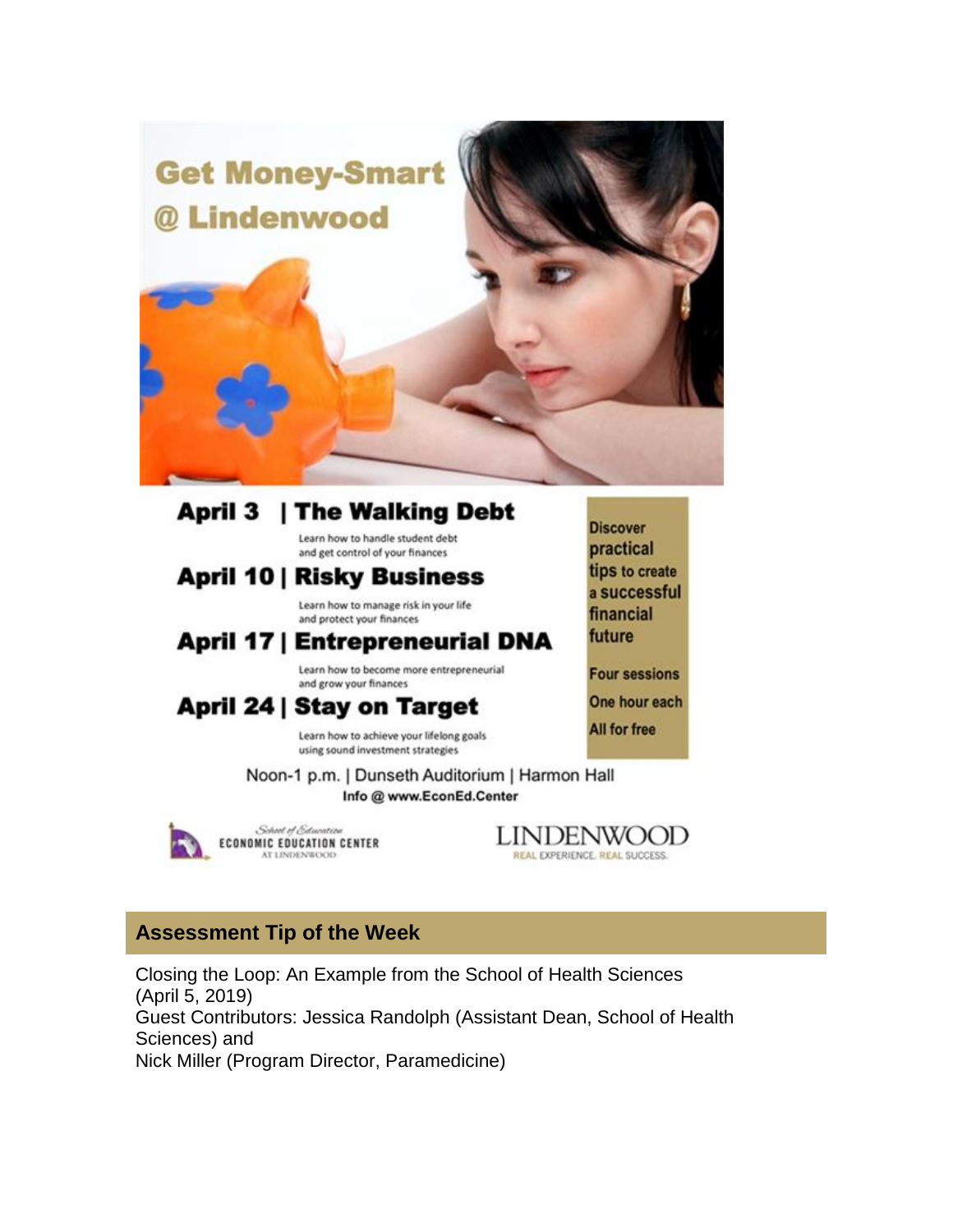The Paramedicine Department utilizes simulation testing for both formative and summative assessment of student learning. These simulations begin in the second semester after a student begins coursework in the program and over the course of a student's time in the program, he or she will complete approximately 120 simulations. These experiences teach and reinforce key concepts and provide a format for developing leadership and critical thinking skills. Simulations often integrate multiple skills such as physical examinations, medication administration skills, airway management, and ECG interpretation.

Prior to simulations, students are first taught isolated skills. Then, using both newly acquired skills and material covered in course lectures, the simulations allow students to integrate knowledge, skills, and abilities into context during the specific simulation scenario. The simulations are completed with a maximum of 4 students at a time, to maximize learning and best reflect real life situations. One student is designated as the team leader and the other three are situated in supporting roles as team members. In addition to evaluation of skills, students are also evaluated in their particular roles as leader or team member. This assessment helps faculty and staff members in the Paramedicine Department to ensure that students can perform tasks, work together, and make appropriate decisions in real life environments. The assessments use a rubric to evaluate student learning. In addition to the rubric scoring, there are some areas of the rubric that are designated as critical criteria failure, meaning that if the students do not successfully complete the criteria, then the students will fail the simulation, regardless of overall score on the rubric. Program Director Nick Miller speaks about how failure in scenarios is of critical importance to the learning process and that one intention of this set up is for students to fail safely and receive feedback rather than fail while they are in the field working with real patients. Overall, this approach has helped both the students and the faculty identify areas of strength and weakness to continue to build program success.

Questions? Contact Jessica Randolph at JRandolph@lindenwood, x4786 or Nick Miller at [NMiller@lindenwood.edu,](mailto:NMiller@lindenwood.edu) x4156.

(Assessment Tips of the Week are archived on the Assessment Website – see the homepage of the Website at [www.lindenwood.edu/assessment\)](http://www.lindenwood.edu/assessment)

David Wilson Chief Assessment Officer (636) 949-4737 [DWilson@lindenwood.edu](mailto:DWilson@lindenwood.edu) Memorial Arts Building 102

#### **Upcoming Events and Deadlines**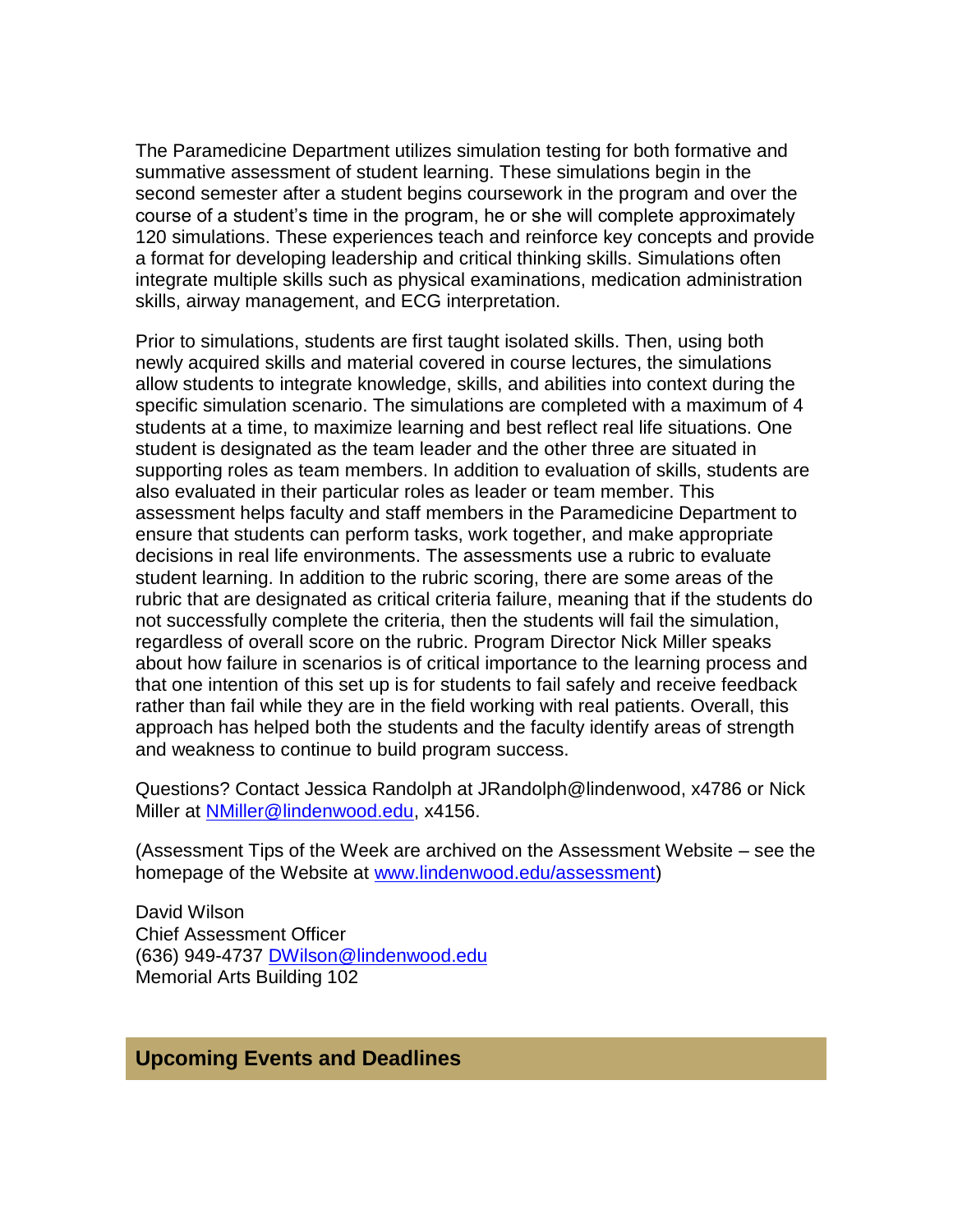- April 10 "Achieving Economic Vibrancy Through Data Driven Public Safety Policy" Speaker: Wesley Bell, 6-7 p.m.
- April 17 EAP Speaker Series "The Science of Laughter"
- April 18 3rd Annual Kickin' It With Leo Staff Kickball Tournament, 4-6 p.m. [Sign up](https://hes32-ctp.trendmicro.com/wis/clicktime/v1/query?url=https%3a%2f%2fcustapp.marketvolt.com%2flink%2fPCpFQF5CeI%3fCM%3d1312467241%26X%3d70525052&umid=481d7594-6898-4f4d-8251-80279179d622&auth=bc7ac43e330fa629f0cfb11786c85e83c10d06b8-9c1c407a5442b0224430e7cb0141c0141ffe7286) by April 5, For more information contact [TSchwede@lindenwood.edu](mailto:TSchwede@lindenwood.edu)
- April 23 [Faculty Colloquium Speaker Series, Spring II 2019,](https://hes32-ctp.trendmicro.com/wis/clicktime/v1/query?url=https%3a%2f%2fcustapp.marketvolt.com%2flink%2fDFR1es1Rt9%3fCM%3d1312467241%26X%3d70525052&umid=481d7594-6898-4f4d-8251-80279179d622&auth=bc7ac43e330fa629f0cfb11786c85e83c10d06b8-b38cb235a17d3634fb24635f37803e259986933d) 3-4 p.m. For further information, please see our [flyer,](https://hes32-ctp.trendmicro.com/wis/clicktime/v1/query?url=https%3a%2f%2fcustapp.marketvolt.com%2flink%2f27crzUgqRv%3fCM%3d1312467241%26X%3d70525052&umid=481d7594-6898-4f4d-8251-80279179d622&auth=bc7ac43e330fa629f0cfb11786c85e83c10d06b8-31c098d64d1606719d853d044f82a9f1834f6546) [speaker](https://hes32-ctp.trendmicro.com/wis/clicktime/v1/query?url=https%3a%2f%2fcustapp.marketvolt.com%2flink%2f4xPvg1Ulzp%3fCM%3d1312467241%26X%3d70525052&umid=481d7594-6898-4f4d-8251-80279179d622&auth=bc7ac43e330fa629f0cfb11786c85e83c10d06b8-4c89d99cf8deac0fcb9cfb80d17a4ad394c029f6) bios, and [abstracts,](https://hes32-ctp.trendmicro.com/wis/clicktime/v1/query?url=https%3a%2f%2fcustapp.marketvolt.com%2flink%2fEkeGcE6t4M%3fCM%3d1312467241%26X%3d70525052&umid=481d7594-6898-4f4d-8251-80279179d622&auth=bc7ac43e330fa629f0cfb11786c85e83c10d06b8-8f8ae71bb37a3320cc3a7eff8d100805c50b45ca) or email [FacultyColloquia@lindenwood.edu.](mailto:FacultyColloquia@lindenwood.edu)
- April 24 Lindenwell Appreciation Banquet
- April 27 [The 2nd Annual Siblings Day](https://hes32-ctp.trendmicro.com/wis/clicktime/v1/query?url=https%3a%2f%2fcustapp.marketvolt.com%2flink%2fxppH4il81k%3fCM%3d1312467241%26X%3d70525052&umid=481d7594-6898-4f4d-8251-80279179d622&auth=bc7ac43e330fa629f0cfb11786c85e83c10d06b8-b8c4b337600879ec732b7bba7255004d9dbcfa14), [RSVP,](https://hes32-ctp.trendmicro.com/wis/clicktime/v1/query?url=https%3a%2f%2fcustapp.marketvolt.com%2flink%2fgVlb2HUWAu%3fCM%3d1312467241%26X%3d70525052&umid=481d7594-6898-4f4d-8251-80279179d622&auth=bc7ac43e330fa629f0cfb11786c85e83c10d06b8-f487012908e50ba8f89c2f1761e2b4dde6b0d3bc) for more information contact [TSchwede@lindenwood.edu](mailto:TSchwede@lindenwood.edu)
- April 29 All-Staff Meeting and Award Ceremony
- May 10-11 [Graduate and Undergraduate Commencement](https://hes32-ctp.trendmicro.com/wis/clicktime/v1/query?url=https%3a%2f%2fcustapp.marketvolt.com%2flink%2fh7ZrQmFhCX%3fCM%3d1312467241%26X%3d70525052&umid=481d7594-6898-4f4d-8251-80279179d622&auth=bc7ac43e330fa629f0cfb11786c85e83c10d06b8-277015e12a1e60ffb76114fd5803650ee2c3651b)
- May 15 Assessment Summit "Engaging Students, Present and Future" Scheidegger Center, 9 a.m.
- May 15-17 Assessment Days